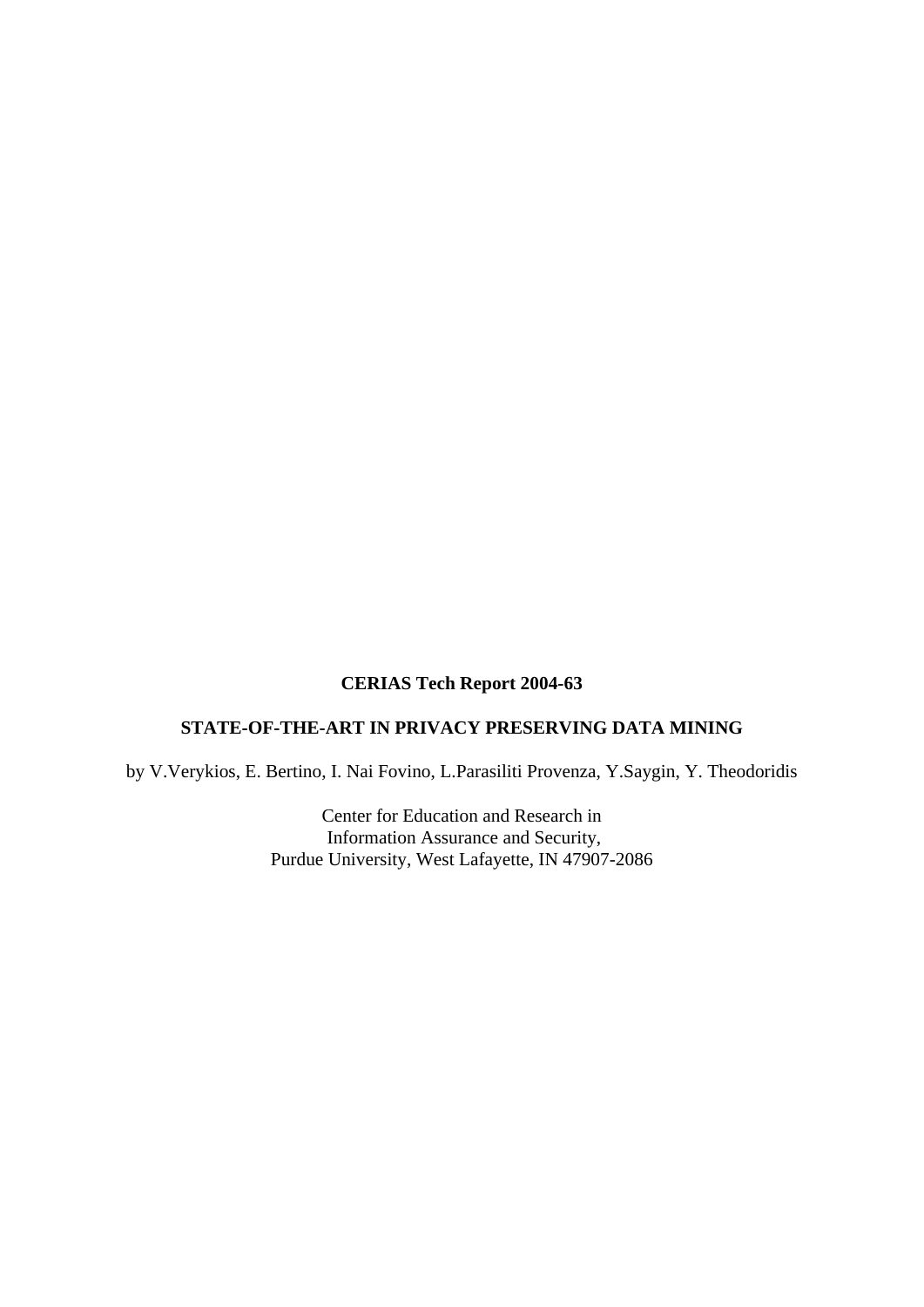# State-of-the-art in Privacy Preserving Data Mining<sup>∗</sup>

Vassilios S. Verykios<sup>1</sup>, Elisa Bertino<sup>2</sup>, Igor Nai Fovino<sup>2</sup> Loredana Parasiliti Provenza<sup>2</sup>, Yucel Saygin<sup>3</sup>, Yannis Theodoridis<sup>1</sup>

<sup>1</sup> Academic and Research Computer Technology Institute, Athens, GREECE <sup>2</sup>Dipartimento di Scienze dell'Informazione, Universita di Milano, Milano, ITALY <sup>3</sup>Faculty of Engineering and Natural Sciences, SABANCI University, TURKEY

# Abstract

We provide here an overview of the new and rapidly emerging research area of privacy preserving data mining. We also propose a classification hierarchy that sets the basis for analyzing the work which has been performed in this context. A detailed review of the work accomplished in this area is also given, along with the coordinates of each work to the classification hierarchy. A brief evaluation is performed, and some initial conclusions are made.

## 1 Introduction

Data mining and knowledge discovery in databases are two new research areas that investigate the automatic extraction of previously unknown patterns from large amounts of data. Recent advances in data collection, data dissemination and related technologies have inaugurated a new era of research where existing data mining algorithms should be reconsidered from a different point of view, this of privacy preservation. It is well documented that this new without limits explosion of new information through the Internet and other media, has reached to a point where threats against the privacy are very common on a daily basis and they deserve serious thinking.

Privacy preserving data mining [9, 18], is a novel research direction in data mining and statistical databases [1], where data mining algorithms are analyzed for the side-effects they incur in data privacy. The main consideration in privacy preserving data mining is two fold. First, sensitive raw data like identifiers, names, addresses and the like, should be modified or trimmed out from the original database, in order for the recipient of the data not to be able to compromise another person's privacy. Second, sensitive knowledge which can be mined from a database by using data mining algorithms, should also be excluded, because such a knowledge can equally well compromise data privacy, as we will indicate. The main objective in privacy preserving data mining is to develop algorithms for modifying the original data in some way, so that the private data and private knowledge remain private even after the mining process. The problem that arises when condential information can be derived from released data by unauthorized users is also commonly called the "database" inference" problem. In this report, we provide a classification and an extended description of the various techniques and methodologies that have been developed in the area of privacy preserving data mining.

# 2 Classification of Privacy Preserving Techniques

There are many approaches which have been adopted for privacy preserving data mining. We can classify them based on the following dimensions:

- data distribution
- $\bullet$  data modification
- data mining algorithm
- data or rule hiding
- privacy preservation

The first dimension refers to the distribution of data. Some of the approaches have been developed for centralized data, while others refer to a distributed data scenario. Distributed data scenarios can also be classied as horizontal data distribution and vertical data distribution. Horizontal distribution refers to these cases where different database records reside in different places, while vertical data

<sup>∗</sup>This work was supported by the CODMINE IST FET Project IST-2001-39151.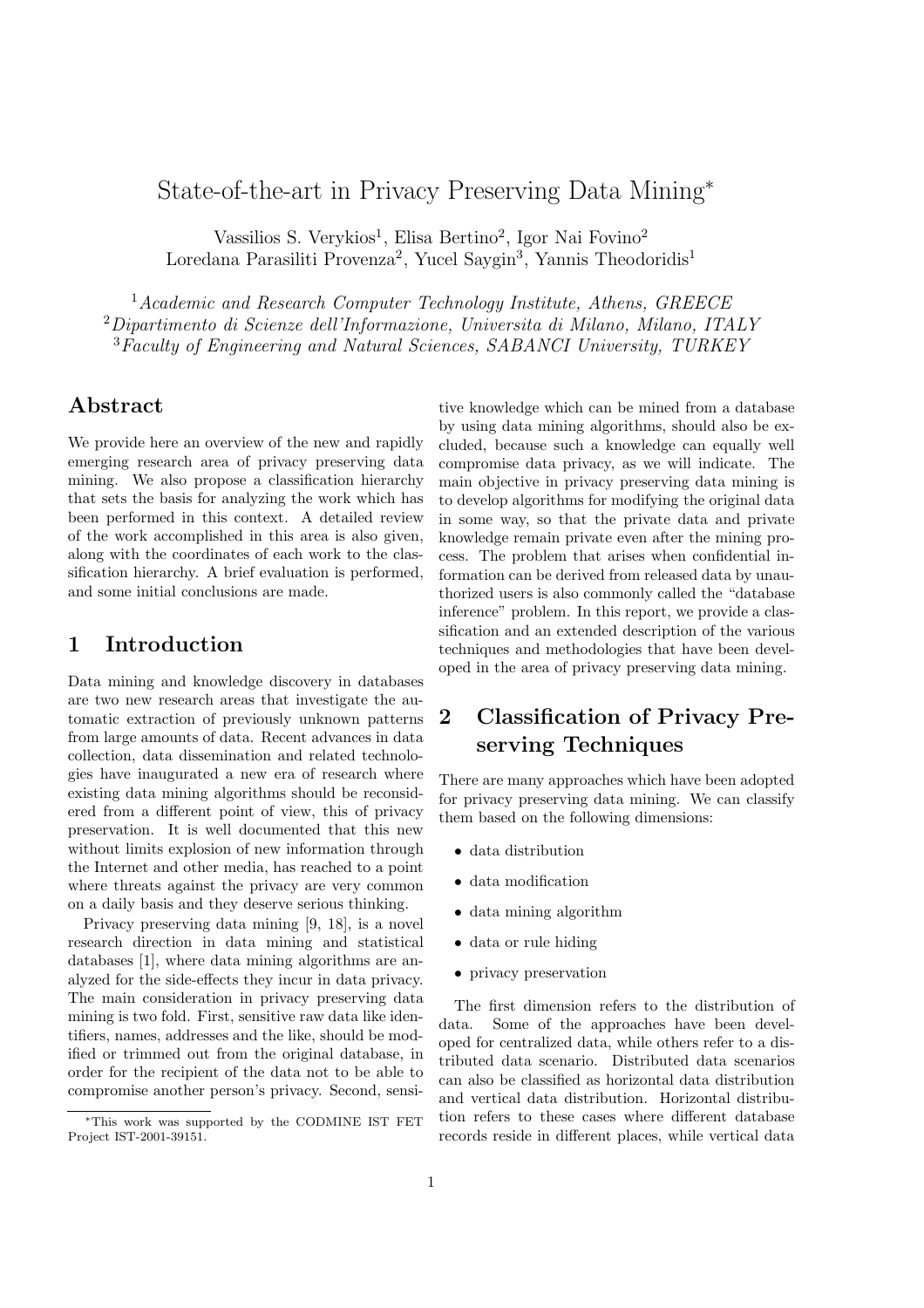distribution, refers to the cases where all the values for different attributes reside in different places. The second dimension refers to the data modification scheme. In general, data modification is used in order to modify the original values of a database that needs to be released to the public and in this way to ensure high privacy protection. It is important that a data modification technique should be in concert with the privacy policy adopted by an organization. Methods of modification include:

- perturbation, which is accomplished by the alteration of an attribute value by a new value (i.e., changing a 1-value to a 0-value, or adding noise),
- blocking, which is the replacement of an existing attribute value with a "?",
- aggregation or merging which is the combination of several values into a coarser category,
- swapping that refers to interchanging values of individual records, and
- sampling, which refers to releasing data for only a sample of a population.

The third dimension refers to the data mining algorithm, for which the data modification is taking place. This is actually something that is not known beforehand, but it facilitates the analysis and design of the data hiding algorithm. We have included the problem of hiding data for a combination of data mining algorithms, into our future research agenda. For the time being, various data mining algorithms have been considered in isolation of each other. Among them, the most important ideas have been developed for classification data mining algorithms, like decision tree inducers, association rule mining algorithms, clustering algorithms, rough sets and Bayesian networks.

The fourth dimension refers to whether raw data or aggregated data should be hidden. The complexity for hiding aggregated data in the form of rules is of course higher, and for this reason, mostly heuristics have been developed. The lessening of the amount of public information causes the data miner to produce weaker inference rules that will not allow the inference of confidential values. This process is also known as "rule confusion".

The last dimension which is the most important, refers to the privacy preservation technique used for the selective modification of the data. Selective modication is required in order to achieve higher utility for the modified data given that the privacy is not jeopardized. The techniques that have been applied for this reason are:

- $\bullet$  heuristic-based techniques like adaptive modification that modifies only selected values that minimize the utility loss rather than all available values
- cryptography-based techniques like secure multiparty computation where a computation is secure if at the end of the computation, no party knows anything except its own input and the results, and
- reconstruction-based techniques where the original distribution of the data is reconstructed from the randomized data.

It is important to realize that data modification results in degradation of the database performance. In order to quantify the degradation of the data, we mainly use two metrics. The first one, measures the confidential data protection, while the second measures the loss of functionality.

# 3 Review of Privacy Preserving Algorithms

## 3.1 Heuristic-Based Techniques

A number of techniques have been developed for a number of data mining techniques like classification, association rule discovery and clustering, based on the premise that selective data modification or sanitization is an NP-Hard problem, and for this reason, heuristics can be used to address the complexity issues.

### 3.1.1 Centralized Data Perturbation-Based Association Rule Confusion

A formal proof that the optimal sanitization is an NP-Hard problem for the hiding of sensitive large itemsets in the context of association rules discovery, have been given in [4]. The specific problem which was addressed in this work is the following one. Let D be the source database,  $R$  be a set of significant association rules that can be mined from D, and let  $R_h$  be a set of rules in  $R$ . How can we transform database  $D$ into a database  $D'$ , the released database, so that all rules in  $R$  can still be mined from  $D'$ , except for the rules in  $R_h$ . The heuristic proposed for the modification of the data was based on data perturbation, and in particular the procedure was to change a selected set of 1-values to 0-values, so that the support of sensitive rules is lowered in such a way that the utility of the released database is kept to some maximum value. The utility in this work is measured as the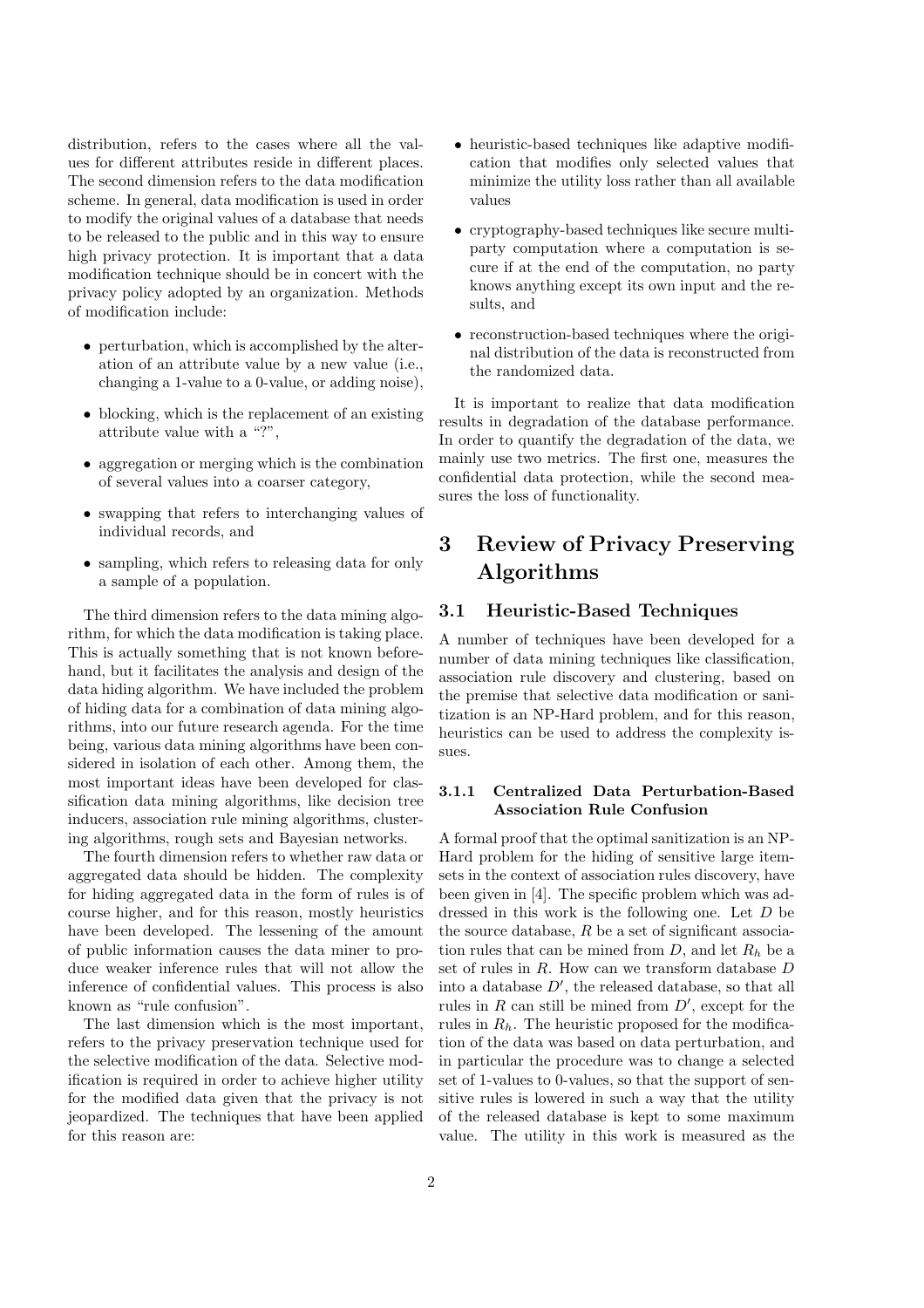number of non-sensitive rules that were hidden based on the side-effects of the data modification process.

A subsequent work described in [10] extends the sanitization of sensitive large itemsets to the sanitization of sensitive rules. The approaches adopted in this work was either to prevent the sensitive rules from being generated by hiding the frequent itemsets from which they are derived, or to reduce the con fidence of the sensitive rules by bringing it below a user-specified threshold. These two approaches led to the generation of three strategies for hiding sensitive rules. The important thing to mention regarding these three strategies were the possibility for both a 1-value in the binary database to turn into a 0-value and a 0-value to turn into a 1-value. This flexibility in data modification had the side-effect that apart from non-sensitive association rules that were becoming hidden, a non-frequent rule could become a frequent one. We refer to these rules as "ghost rules". Given that sensitive rules are hidden, both non-sensitive rules which were hidden and non-frequent rules that became frequent (ghost rules) count towards the reduced utility of the released database. For this reason, the heuristics used for this later work, must be more sensitive to the utility issues, given that the security is not compromised. A complete work which was based on this idea, can be found in [24].

The work in [19] builds on top of the work previously presented, and aims at balancing between privacy and disclosure of information by trying to minimize the impact on sanitized transactions or else to minimize the accidentally hidden and ghost rules.

#### 3.1.2 Centralized Data Blocking-Based Association Rule Confusion

One of the data modification approaches which have been used for association rule confusion is data blocking [6]. The approach of blocking is implemented by replacing certain attributes of some data items with a question mark. It is sometimes more desirable for specific applications (i.e., medical applications) to replace a real value by an unknown value instead of placing a false value. An approach which applies blocking to the association rule confusion, has been presented in [22]. The introduction of this new special value in the dataset, imposes some changes on the definition of the support and confidence of an association rule. In this regard, the minimum support and minimum confidence will be altered into a minimum support interval and a minimum confidence interval correspondingly. As long as the support and/or the confidence of a sensitive rule lies below the middle in these two ranges of values, then we expect that the confidentiality of data is not violated. Notice that for an algorithm used for rule confusion in such a case, both 1-values and 0-values should be mapped to question marks in an interleaved fashion, otherwise, the origin of the question marks, will be obvious. An extension of this work with a detailed discussion on how effective is this approach on reconstructing the confused rules, can be found in [21].

#### 3.1.3 Centralized Data Blocking-Based Classification Rule Confusion

The work in [5] provides a new framework combining classification rule analysis and parsimonious downgrading. Notice here, that in the classification rule framework, the data administrator, has as a goal to block values for the class label. By doing this, the receiver of the information, will be unable to build informative models for the data that is not downgraded. Parsimonious downgrading is a framework for formalizing the phenomenon of trimming out information from a data set for downgrading information from a secure environment (it is referred to as High) to a public one (it is referred to as Low), given the existence of inference channels. In parsimonious downgrading a cost measure is assigned to the potential downgraded information that it is not sent to Low. The main goal to be accomplished in this work, is to find out whether the loss of functionality associated with not downgrading the data, is worth the extra confidentiality. Classification rules, and in particular decision trees are used in the parsimonious downgrading context in analyzing the potential inference channels in the data that needs to be downgraded.

The technique used for downgrading is the creation of the so called parametric base set. In particular, a parameter  $\theta$ ,  $0 \le \theta \le 1$  is placed instead of the value that is blocked. The parameter represents a probability for one of the possible values that the attribute can get. The value of the initial entropy before the blocking and the value of the entropy after the blocking is calculated. The difference in the values of the entropy is compared to the decrease in the confidence of the rules generated from the decision tree in order to decide whether the increased security is worth the reduced utility of the data the Low will receive.

In [17] the authors presented the design of a software system, the Rational Downgrader, that is based on the parsimonious downgrading idea. The system is composed of a knowledge-based decision maker, to determine the rules that may be inferred, a "guard" to measure the amount of leaked information, and a parsimonious downgrader to modify the initial down-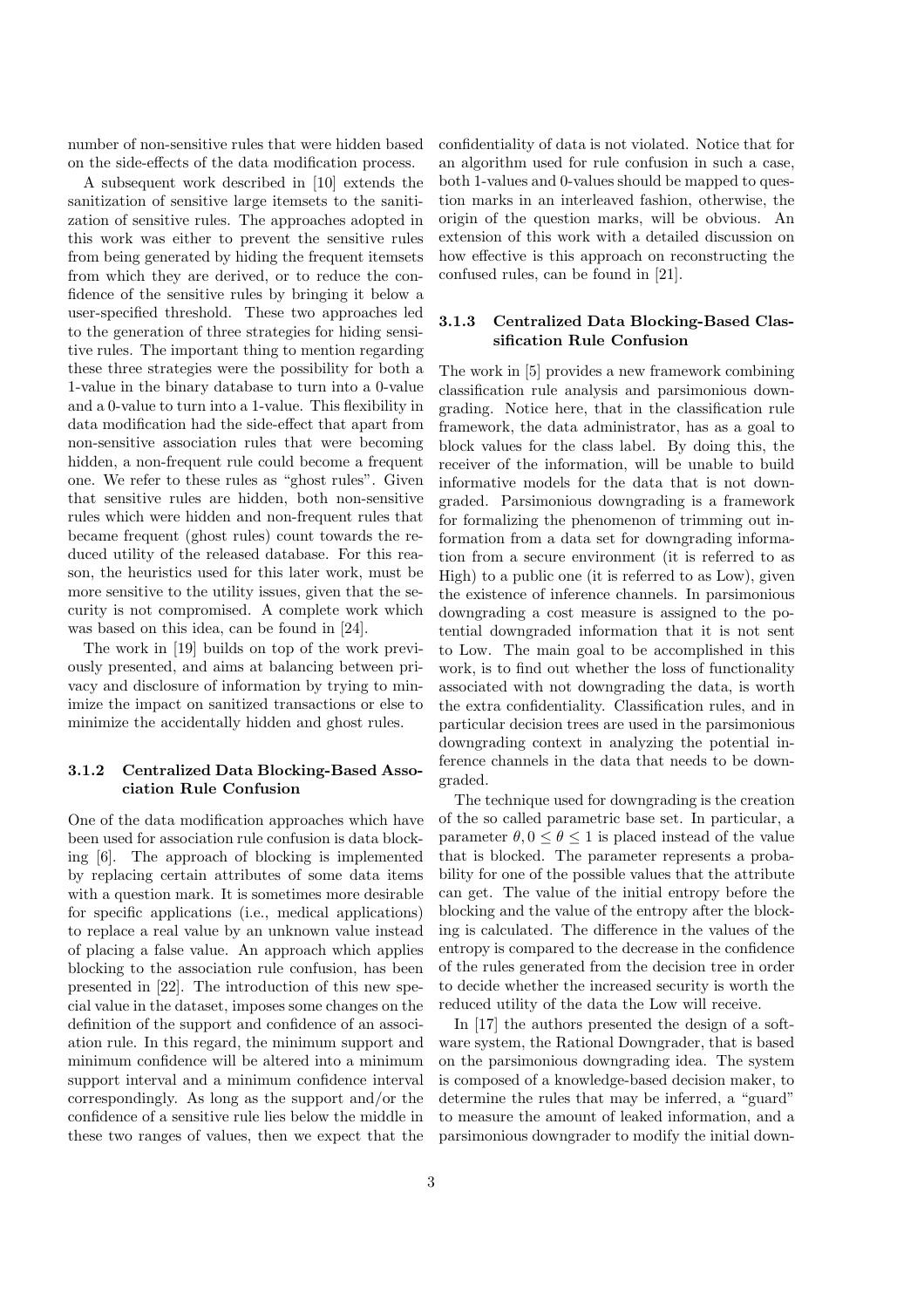grading decisions. The algorithm used to downgrade the data finds which rules from those induced from the decision tree induction, are needed to classify the private data. Any data that do not support the rules found in this way, are excluded from downgrading along with all the attributes that are not represented in the rules clauses. From the remaining data, the algorithm should decide which values to transform into missing values. This is done in order to optimize the rule confusion. The "guard" system determines the acceptable level of rule confusion.

### 3.2 Cryptography-Based Techniques

A number of cryptography-based approaches have been developed in the context of privacy preserving data mining algorithms, to solve problems of the following nature. Two or more parties want to conduct a computation based on their private inputs, but neither party is willing to disclose its own output to anybody else. The issue here is how to conduct such a computation while preserving the privacy of the inputs. This problem is referred to as the Secure Multiparty Computation (SMC) problem. In particular, an SMS problem deals with computing a probabilistic function on any input, in a distributed network where each participant holds one of the inputs, ensuring independence of the inputs, correctness of the computation, and that no more information is revealed to a participant in the computation than that's participant's input and output.

Two of the papers falling into this area, are rather general in nature and we describe them first. The first one  $[11]$  proposes a transformation framework that allows to systematically transform normal computations to secure multiparty computations. Among other information items, a discussion on transformation of various data mining problems to a secure multiparty computation is demonstrated. The data mining applications which are described in this domain, include data classification, data clustering, association rule mining, data generalization, data summarization and data characterization. The second paper [8] presents four secure multiparty computation based methods that can support privacy preserving data mining. The methods described include, the secure sum, the secure set union, the secure size of set intersection, and the scalar product. Secure sum, is often given as a simple example of secure multiparty computation, and we present it here as well, as an representative for the techniques used. Assume that the value  $u = \sum_{l=1}^{s} u_l$  to be computed is known to lie in the range  $[0, n]$ . One site is designated as the master site and is given the identity 1. The remaining sites are numbered  $2, \ldots, s$ . Site 1 generates a random number  $R$ , uniformly chosen from  $[0, n]$ . Site 1 adds this number to its local value  $u_1$  and sends the sum  $R + u_1$  mod n to site 2. Since the value of R is chosen uniformly from  $[0, n]$  the number  $R + u_1$  mod  $n$  is also distributed uniformly across this region, so site 2 learns nothing about the actual value of  $u_1$ . For the remaining sites  $l = 2...s - 1$ , the algorithm is as follows. Site l receives  $V = R + \sum_{j=1}^{l-1} u_j \mod n$ . Since this value is uniformly distributed across  $[0, n]$ , *i* learns nothing. Site *i* then computes  $R + \sum_{j=1}^{l} u_j$ mod  $n = (u_i + V)$  mod n and passes it to site  $l + 1$ . Site s performs the above step, and sends the result to site 1. Site 1, by knowing  $R$ , can subtract  $R$  to get the actual result. Below we present the approaches which have been developed by using the solution framework of secure multiparty computation. It should be made clear, that because of the nature of this solution methodology, the data in all of the cases that this solution is adopted, is distributed among two or more sites.

#### 3.2.1 Vertically Partitioned Distributed Data Secure Association Rule Mining

Mining private association rules from vertically partitioned data, where the items are distributed and each itemset is split between sites, can be done by finding the support count of an itemset. If the support count of such an itemset can be securely computed, then we can check if the support is greater than the threshold, and decide whether the itemset is frequent. The key element for computing the support count of an itemset is to compute the scalar product of the vectors representing the sub-itemsets in the parties. Thus, if the scalar product can be securely computed, the support count can also be computed. The algorithm that computes the scalar product, as an algebraic solution that hides true values by placing them in equations masked with random values, is described in [23]. The security of the scalar product protocol is based on the inability of either side to solve  $k$  equations in more than k unknowns. Some of the unknowns are randomly chosen, and can safely be assumed as private. A similar approach has been proposed in [14]. Another way for computing the support count is by using the secure size of set intersection method described in [8].

### 3.2.2 Horizontally Partitioned Distributed Data Secure Association Rule Mining

In a horizontally distributed database, the transactions are distributed among  $n$  sites. The global sup-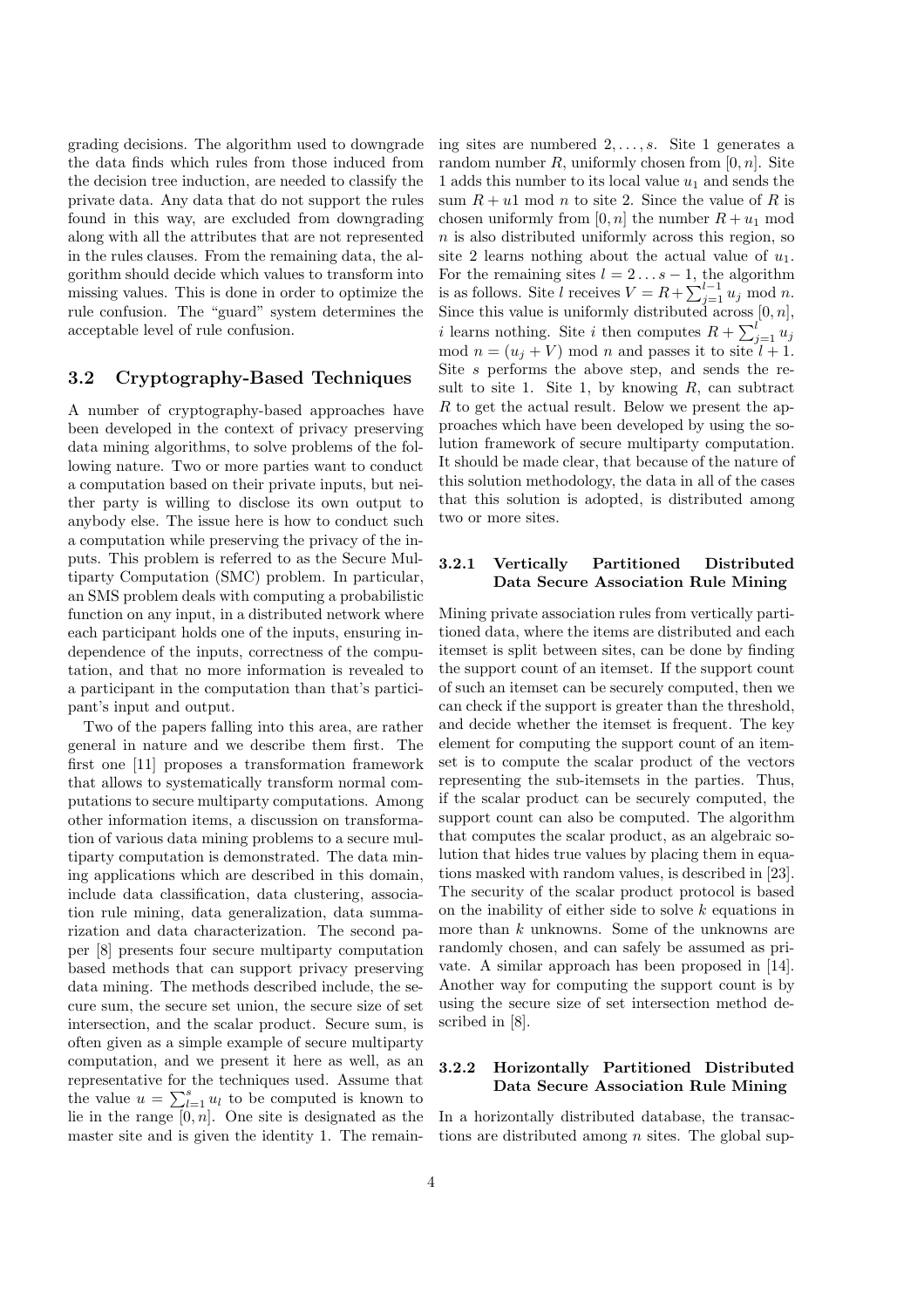port count of an itemset is the sum of all the local support counts. An itemset  $X$  is globally supported if the global support count of X is bigger than  $s\%$  of the total transaction database size. A k-itemset is called a globally large k-itemset if it is globally supported. The work in [15] modifies the implementation of an algorithm proposed for distributed association rule mining [7] by using the secure union and the secure sum privacy preserving SMC operations.

#### 3.2.3 Vertically Partitioned Distributed Data Secure Decision Tree Induction

The work described in [12] studies the building process of a decision tree classifier for a database that is vertically distributed. The protocol presented in this work, is built upon a secure scalar product protocol by using a third-party server.

### 3.2.4 Horizontally Partitioned Distributed Data Secure Decision Tree Induction

The work in [16] proposes a solution to the privacy preserving classification problem using a secure multiparty computation approach, the so-called oblivious transfer protocol for horizontally partitioned data. Given that a generic SMC solution is of no practical value, the authors focus on the problem of decision tree induction, and in particular the induction of ID3, a popular and widely-used algorithm for decision tree induction. The ID3 algorithm chooses the "best" predicting attribute by comparing entropies given as real numbers. Whenever the values for entropies of different attributes are close to each other, it is expected that the trees resulting from choosing either one of these attributes, have almost the same predicting capability. Formally stated, a pair of attributes has  $\delta$ -equivalent information gains if the difference in the information gains is smaller than the value  $\delta$ . This definition gives rise to an approximation of ID3. By denoting as  $ID3$ , the set of all possible trees which are generated by running the ID3 algorithm, and choosing either attribute in the case that they are δ-equivalent, the work in [16] proposes a protocol for secure computation of a specific  $ID3<sub>δ</sub>$  algorithm. The protocol for privately computing  $ID3<sub>δ</sub>$  is composed of many invocations of smaller private computations. The most difficult computations among these reduces to the oblivious evaluation of xlnx function.

#### 3.2.5 Privacy Preserving Clustering

An algorithm for secure clustering by using the Expectation-Maximization algorithm is presented in [8]. The algorithm proposed is an iterative algorithm that makes use of the secure sum SMC protocol.

#### 3.3 Reconstruction-Based Techniques

A number of recently proposed techniques address the issue of privacy preservation by perturbing the data and reconstructing the distributions at an aggregate level in order to perform the mining. Below, we list and classify some of these techniques.

#### 3.3.1 Reconstruction-Based Techniques for Numerical Data

The work presented in [3] addresses the problem of building a decision tree classifier from training data in which the values of individual records have been perturbed. While it is not possible to accurately estimate original values in individual data records, the authors propose a reconstruction procedure to accurately estimate the distribution of original data values. By using the reconstructed distributions, they are able to build classifiers whose accuracy is comparable to the accuracy of classiers built with the original data. For the distortion of values, the authors have considered a discretization approach and a value distortion approach. For reconstructing the original distribution, they have considered a Bayesian approach and they proposed three algorithms for building accurate decision trees that rely on reconstructed distributions.

The work presented in [2] proposes an improvement over the Bayesian-based reconstruction procedure by using an Expectation Maximization (EM) algorithm for distribution reconstruction. More specifically, the authors prove that the EM algorithm converges to the maximum likelihood estimate of the original distribution based on the perturbed data. They also show that when a large amount of data is available , the EM algorithm provides robust estimates of the original distribution. It is also shown, that the privacy estimates of [3] had to be lowered when the additional knowledge that the miner obtains from the reconstructed aggregate distribution was included in the problem formulation.

#### 3.3.2 Reconstruction-Based Techniques for Binary and Categorical Data

The work presented in [20] and [13] deal with binary and categorical data in the context of association rule mining. Both papers consider randomization techniques that offer privacy while they maintain high utility for the data set.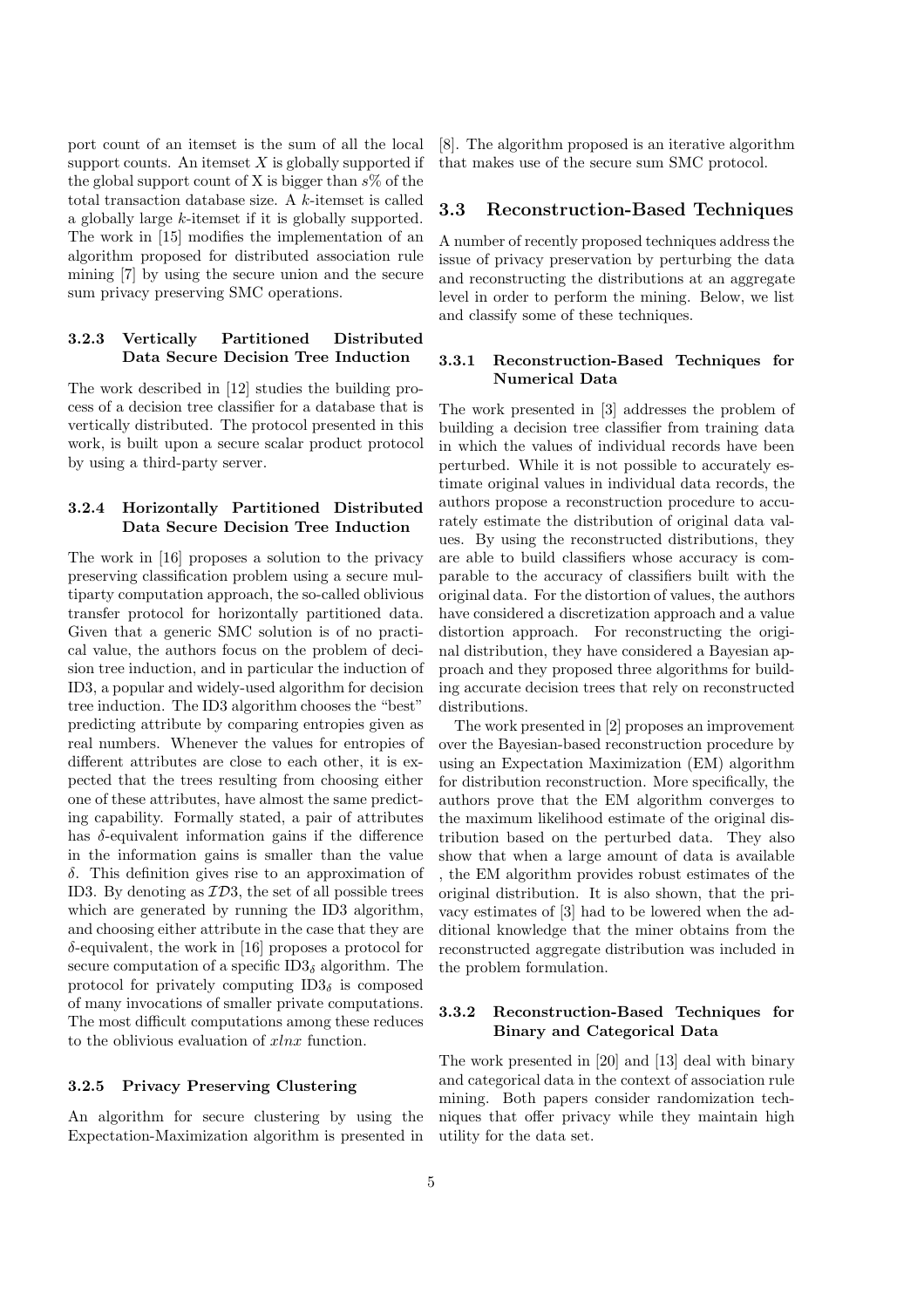# 4 Evaluation of Privacy Preserving Algorithms

An important aspect in the development and assessment of algorithms and tools, for privacy preserving data mining is the identification of suitable evaluation criteria and the development of related benchmarks. It is often the case that no privacy preserving algorithm exists that outperforms all the others on all possible criteria. Rather, an algorithm may perform better that another one on specific criteria, such as performance and/or data utility. It is thus important to provide users with a set of metrics which will enable them to select the most appropriate privacy preserving technique for the data at hand, with respect to some specific parameters they are interested in optimizing.

A preliminary list of evaluation parameters to be used for assessing the quality of privacy preserving data mining algorithms, is given below:

- the performance of the proposed algorithms in terms of time requirements, that is the time needed by each algorithm to hide a specified set of sensitive information;
- the *data utility* after the application of the privacy preserving technique, which is equivalent with the minimization of the information loss or else the loss in the functionality of the data;
- the *level of uncertainty* with which the sensitive information that have been hidden can still be predicted;
- the *resistance* accomplished by the privacy algorithms, to different data mining techniques.

Below we refer to each one of these evaluation parameters and we analyze them.

### 4.1 Performance of the proposed algorithms

A first approach in the assessment of the time requirements of a privacy preserving algorithm is to evaluate the computational cost. In this case, it is straightforward that an algorithm having a  $O(n^2)$  polynomial complexity is more efficient than another one with  $O(e^n)$  exponential complexity.

An alternative approach would be to evaluate the time requirements in terms of the average number of operations, needed to reduce the frequency of appearance of specific sensitive information below a specified threshold. This values, perhaps, does not provide an absolute measure, but it can be considered in order to perform a fast comparison among different algorithms.

The *communication cost* incurred during the exchange of information among a number of collaborating sites, should also be considered. It is imperative that this cost must be kept to a minimum for a distributed privacy preserving data mining algorithm.

## 4.2 Data Utility

The utility of the data, at the end of the privacy preserving process, is an important issue, because in order for sensitive information to be hidden, the database is essentially modified through the insertion of false information (swapping of values is a side effect in this case)or through the blocking of data values. We should notice here that some of privacy preserving techniques, like the use of sampling, do not modify the information stored in the database, but still, the utility of the data falls, since the information is not complete in this case. It is obvious that the more the changes are made to the database, the less the database reflects the domain of interest. Therefore, an evaluation parameter for the data utility should be the amount of information that is lost after the application of privacy preserving process. Of course, the measure used to evaluate the information loss depends on the specific data mining technique with respect to which a privacy algorithm is performed.

For example, information loss in the context of association rule mining will be measured either in terms of the number of rules that were both remaining and lost in the database after sanitization, or even in terms on the reduction/increase in the support and confidence of all the rules. For the case of classification, we can use metrics similar to those used for association rules. Finally, for clustering, the variance of the distances among the clustered items in the original database and the sanitized database, can be the basis for evaluating information loss in this case.

### 4.3 Uncertainty Level

The privacy preservation strategies, operate by downgrading the information that we want to protect below certain thresholds. The hidden information, however, can still be inferred even though with some uncertainty level. A sanitization algorithm then, can be evaluated on the basis of the uncertainty that it introduces during the reconstruction of the hidden information. From an operational point of view, a scenario would be to set a maximum to the perturbation of information, and then consider the degree of uncertainty achieved by each sanitization algorithm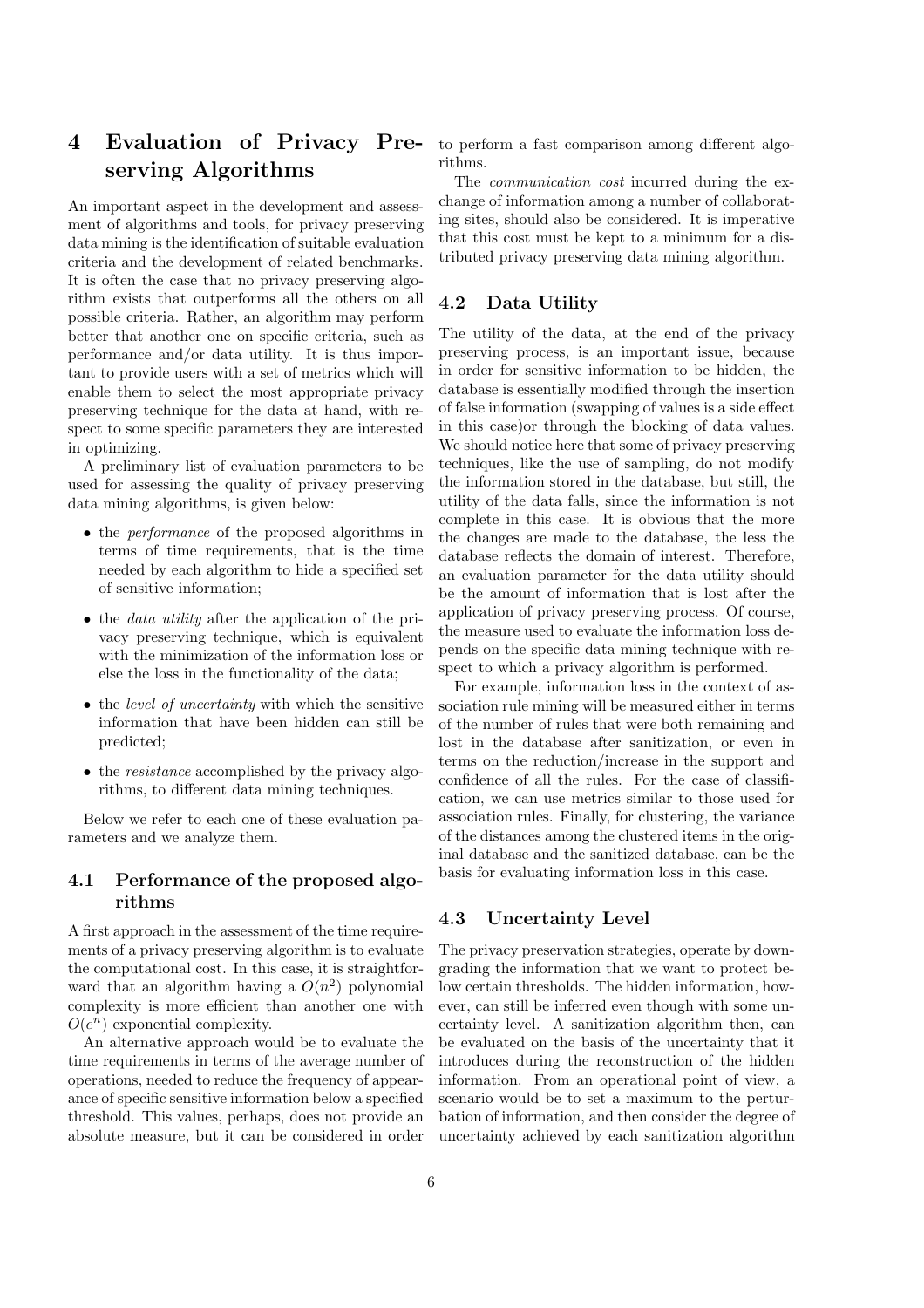under this constraint. We expect that the algorithm that will attain the maximum uncertainty level, will be the one which will be preferred over all the rest .

## 4.4 Endurance of Resistance to different Data Mining techniques

The ultimate aim of hiding algorithms is the protection of sensitive information against unauthorized disclosure. In this case, it is important not to forget, that intruders and data terrorists will try to compromise information by using various data mining algorithms. Consequently, a sanitization algorithm developed against a particular data mining technique that assures privacy of information, may not attain similar protection against all possible data mining algorithms.

In order to provide for a complete evaluation of sanitization algorithms, we need to measure its endurance against data mining techniques which are different from the technique that a sanitization algorithm has been developed for. We call such a parameter the transversal endurance. The evaluation of this parameter, needs the consideration of a class of data mining algorithms which are signicant for our test. Alternatively, we may need to develop a formal framework that upon testing of a sanitization algorithm against pre-selected data sets, we can transitively prove privacy assurance for the whole class of sanitization algorithms.

# 5 Conclusions

We have presented a classification and an extended description and clustering of various privacy preserving data mining algorithms. The work presented in here, indicates the ever increasing interest of researchers in the area of securing sensitive data and knowledge from malicious users. The conclusions that we have reached from reviewing this area, manifest that privacy issues can be effectively considered only within the limits of certain data mining algorithms. The inability to generalize the results for classes of categories of data mining algorithms might be a tentative threat for disclosing information.

# References

[1] Nabil Adam and John C. Wortmann, Security-Control Methods for Statistical Databases: A Comparison Study, ACM Computing Surveys 21  $(1989)$ , no. 4, 515-556.

- [2] Dakshi Agrawal and Charu C. Aggarwal, On the design and quantification of privacy preserving data mining algorithms, In Proceedings of the 20th ACM Symposium on Principles of Database Systems  $(2001)$ ,  $247-255$ .
- [3] Rakesh Agrawal and Ramakrishnan Srikant, Privacy-preserving data mining, In Proceedings of the ACM SIGMOD Conference on Management of Data  $(2000)$ , 439-450.
- [4] Mike J. Atallah, Elisa Bertino, Ahmed K. Elmagarmid, Mohamed Ibrahim, and Vassilios S. Verykios, Disclosure Limitation of Sensitive Rules. In Proceedings of the IEEE Knolwedge and Data Engineering Workshop (1999),  $45 - 52.$
- [5] LiWu Chang and Ira S. Moskowitz, Parsimonious downgrading and decision trees applied to the inference problem, In Proceedings of the 1998 New Security Paradigms Workshop (1998), 82 89.
- [6] LiWu Chang and Ira S. Moskowitz, An integrated framework for database inference and privacy protection, Data and Applications Security  $(2000)$ , 161–172, Kluwer, IFIP WG 11.3, The Netherlands.
- [7] David W. Cheung, Jiawei Han, Vincent T. Ng, Ada W. Fu, and Yongjian Fu, A fast distributed algorithm for mining association rules, In Proceedings of the 1996 International Conference on Parallel and Distributed Information Systems (1996).
- [8] Chris Clifton, Murat Kantarcioglou, Xiadong Lin, and Michael Y. Zhu, Tools for privacy preserving distributed data mining, SIGKDD Explorations 4 (2002), no. 2.
- [9] Chris Clifton and Donald Marks, Security and privacy implications of data mining, In Proceedings of the ACM SIGMOD Workshop on Research Issues on Data Mining and Knowledge Discovery  $(1996)$ , 15-19.
- [10] Elena Dasseni, Vassilios S. Verykios, Ahmed K. Elmagarmid, and Elisa Bertino, Hiding Association Rules by using Confidence and Support, In Proceedings of the 4th Information Hiding Workshop (2001), 369-383.
- [11] Wenliang Du and Mikhail J. Attalah, Secure multi-problem computation problems and their applications: A review and open problems, Tech.